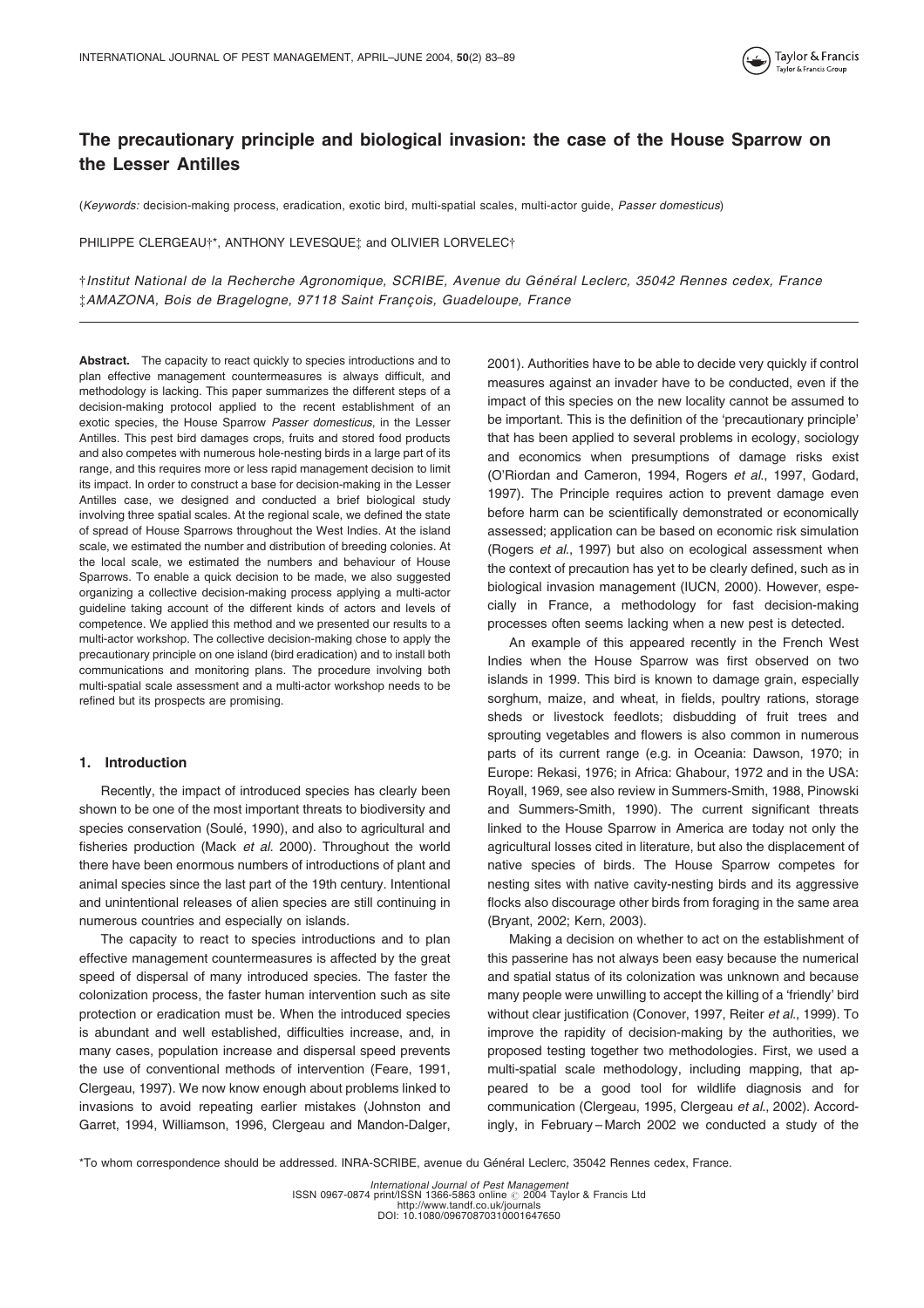House Sparrow distribution on the French West Indies at three spatial scales. Secondly, it was suggested that the various stakeholders became involved in a collective decision-making process as soon as possible, that would allow quick and socially acceptable solutions to be found and would solve the management of conflicts among stakeholders with opposing viewpoints (Norton et al., 1999, Le Lay et al., 2001, Clergeau et al., 2002, Chase et al., 2002). This paper summarizes the different steps of this decision-making process.

### 2. The case of House Sparrow

The House Sparrow Passer domesticus, which originated from the Palearctic zone, is probably the most cosmopolitan invasive bird species throughout the world. It was first introduced into the USA in 1850 and rapidly invaded a large part of North America including southern Canada and most of Mexico (Sibley, 2000). Today it is also present in South America, presumably introduced directly from the Old World (Ridgely and Greenfield, 2001), from western Colombia to Chile and from eastern Brazil to Paraguay and Argentina (AOU, 1998). Recently it has been expanding its range rapidly in Central America (Fleischer, 1982).

In the West Indies, the House Sparrow first appeared in Cuba in 1865 and next in Jamaica in 1903 and on Grand Bahama and New Providence Islands in the Bahamas shortly thereafter. More recently it appeared on Saint Thomas in the American Virgin Islands in the early 1950s, on Hispaniola (1976)and Puerto Rico (1978) (Raffaele et al., 1998, see also reference review in Wiley, 2000). The Greater Antilles is geographically separated from the Lesser Antilles by the Anegada Strait. As a consequence, in the 1990s, although the House Sparrow was common in the majority of the Greater Antilles, it had not yet established on the Lesser Antilles. Some observations in 1999 and 2000 of several House Sparrows on French West Indian islands, Saint-Martin and Guadeloupe, suggested a recent expansion within the Lesser Antilles (Levesque and Clergeau, 2002). The 'Direction Régionale de l'Environnement' of Guadeloupe, the official environmental authority of the French West Indies, wanted to make a quick decision on what management should be applied to this bird invasion, especially in the context of the new projects on tropical biodiversity in 'ultra peripheral European regions' (art. 169 of Sixth European Framework Programme).

### 3. Methods

#### 3.1. Multi-spatial scale methodology

Our main goal in this study was to evaluate the risk of propagation of House Sparrows. To examine relationships between new colonies and the distance from installed populations, we focused on the location of the different breeding colonies and the number of House Sparrows. We used a multiscale approach to construct various maps to help in decisionmaking. At a large regional scale, we assessed the distribution of the House Sparrow in the West Indies and the distance of islands from the species source. At an island scale, we assessed the number of breeding colonies on recently invaded islands. At the local scale, we assessed the number of birds within each colony and the main behaviour, such as the main roosting and feeding sites.

To assess the distribution of the House Sparrow at the regional scale we: (i) reviewed studies on West Indian birds, using especially the review of Wiley (2000) and we obtained 11 publications that reported the dates of first occurrence of House Sparrows on the various islands of the Greater Antilles; (ii) contacted ornithological associations of the different countries in the West Indies to obtain data on the recent status of the House Sparrow's distribution. The results were translated into a map representing the spread of the House Sparrow through the West Indies and the quality of recent observations (no observation, only one individual, several individuals with nests).

At the island scale, we focused on the recently invaded French islands of Saint-Martin and Guadeloupe, where breeding has already been reported. We determined the distribution of the species within these islands using census on a grid system. We divided each island into 5 km squares: 55 squares for Guadeloupe and six squares for Saint-Martin, including the Dutch part. In each square, we selected three points of favourable habitat (village, town suburb, chicken farm, etc.) and at each point we performed 10 min point counts for House Sparrows. In 11 squares in Northern Guadeloupe, the more favourable sector for House Sparrow, we increased the number of observation points to one point per kilometre. A total of 249 point counts were made on Guadeloupe. In April 2002, we also placed an advertisement in daily newspapers asking for people to report locations of the sparrows on Guadeloupe and Saint-Martin. The participation of birdwatchers and also the general public clearly appears to be an important point of methodology in obtaining fast results.

At the local scale, we focused on the colonies recorded by grid census or by human contacts following the press call. We tried to estimate the number of House Sparrows, the number of nests, the main roosting site and its characteristics, if a principal feeding site existed and if there were other small colonies near the main colony. To obtain these data, two observers worked simultaneously on each colony for at least 2 days.

#### 3.2. Multi-actor methodology

In a majority of cases, scientific experts now have to help in decision-making processes involving wildlife management of species such as pest birds for which there are no consensual judgments in human activity contexts. Although no single strategy can be applied in all situations (Chase et al., 2002), we can develop guidelines adaptable to each human-wildlife context. From previous studies (Clergeau, 1995, Monachesi and Albaladejo, 1997, Le Lay et al., 2001, Clergeau et al., 2002), we had developed a guide that involves all the potential actors (experts, affected populations, local and central government authorities, government executive organizations) and also the different levels of organization (figure 1A). In each case, categories of actors and categories of levels have been analysed according to the context and the species to manage.

For this House Sparrow problem, we applied our 'multi-actor guide' that suggested the organization of a workshop with the most complete panel of different 'actors' taking account of the different levels of competence. This kind of decision-making is not common concerning alien invasive species and it is the first such experience for the French West Indian authorities.

We presented our result maps to the actors and suggested several scenarios for intervention. These were the basis of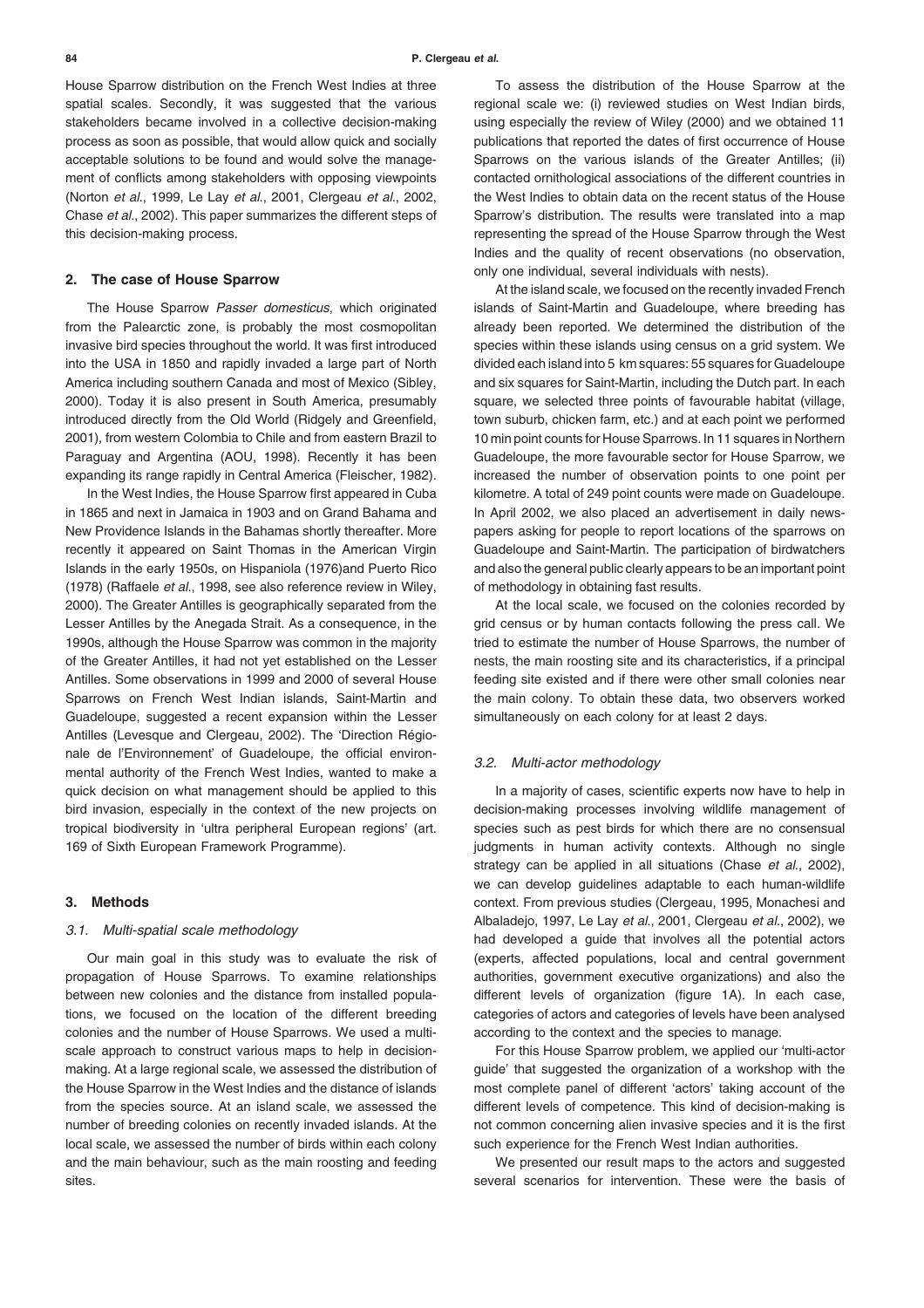

Figure 1. Network of actors required for collective decision-making on wildlife assessment and management. A: The general 'multi-actors' guideline integrating four kinds of actors at several levels of organization or competence; some examples of urban and agricultural system 'actors' are given (modified from Clergeau et al., 2002). B: actor network involved in making decision about House Sparrows in the French West Indies.

collective negotiation that must converge on a consensual management decision.

#### 4. Results and discussion

#### 4.1. Biological data

At the Regional scale, we have confirmed the distribution of the House Sparrow throughout the Greater Antilles. At the extreme east, Raffaele et al. (1998) noted it on Saint John (Virgin Islands), Saint Thomas (American Virgin Islands) but not on Anegada (British Virgin Islands), the nearest island to the Lesser

Antilles. The approximate limit of the House Sparrow's distribution in the 1990s is shown in figure 2. The first published records of the House Sparrow in the Lesser Antilles were by Levesque (1999, 2001) who observed a few bird families on Saint-Martin and Guadeloupe. Our requests to ornithologists confirmed the establishment (several nests) on Saint Croix (American Virgin Islands) (Trimm, 1999, Hayes, 2002, personal communications) in the Greater Antilles, but no other establishment on the Lesser Antilles. However, only one observation without confirmed breeding was reported on Barbuda in 1989 (Mussington, 2002, personal communication), on Barbados in 1997 (Frost, 2002, personal communication), Saint Lucia in 1999 (Keith, 2002,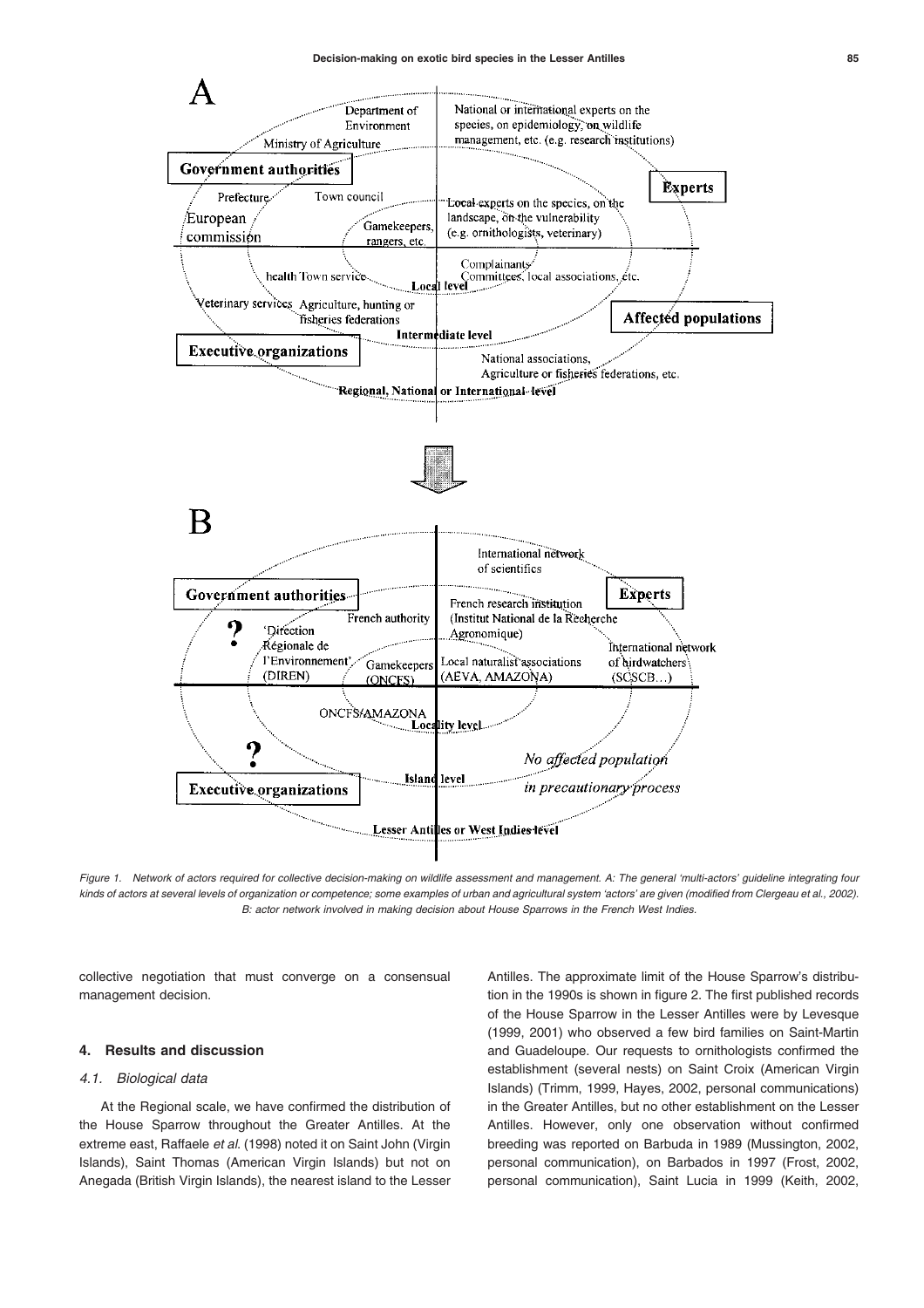86 **P. Clergeau et al.** 



Figure 2. Map of the West Indies, first, with the approximate distribution limit of House Sparrow in the 1990s, including most of the Greater Antilles and Florida, and, second, recent observations of this bird in the Lesser Antilles since 1995. ? = no data.

personal communication), and Saba in 2001 (Walsh-McGehee, 2002, personal communication). House Sparrows have never been reported on the other islands of the Lesser Antilles (figure 2). Saint-Martin and Guadeloupe are located respectively at more than 200 and 400 km from the Virgin Islands.

At Island scale, the results of 10 min-census gave 3 points with House Sparrows on Saint-Martin (respectively 25 and 6 birds at Cul-de-Sac village and 1 at Grand-Case village) and 2 on Guadeloupe (1 and 7 birds at Campêche village). Responses to our newspaper request calls produced 3 more points: 2 on Saint-Martin (at Marigot and Mullet Bay villages) and 1 on Guadeloupe (at Sainte-Anne town). These were confirmed by a site visit and were added to produce the map of House Sparrow distribution (figure 3).

At Local scale, we have tried to determine the number of birds and nests. At Saint-Martin, we found no nests at Grand-Case, Marigot and Mullet Bay villages; in each site we recorded less than 10 birds in the centre of the village. At Cul-de-Sac, there was much bird activity and we noted 50 nests with breeding birds (in new buildings and houses) and two night roosts involving more than 100 birds. There were many feeding sites within and outside the village. We estimated that there were about 200 House Sparrows at this site. So an estimate of at least 230 to 280 House Sparrows could be given for Saint-Martin, with probably several breeding colonies throughout the island. It seems that establishment has succeeded on this island and that propagation (sensus Williamson, 1996) has begun.

On Guadeloupe, about 10 House Sparrows were observed at Sainte-Anne town, but we did not find any nests; so a breeding colony at Sainte-Anne was not confirmed. At Campêche, we

found 12 nests with breeding birds. The roost, with a majority of young birds, and the feeding places were located within the village. We estimated that there were at least 40 birds at this site. Thus, the size of the House Sparrow population(s) on Guadeloupe could be about 60 to 80 birds. We can conclude that the House Sparrow has just begun its establishment on this island and constitutes only one population.

# 4.2. Source of invaders

It is impossible to determine the origin of Lesser Antillean House Sparrow populations without a complete genetic analysis of birds from all surrounding regions. Indeed several means of bird transfer are known and could involve several origins. The introduction could be linked to:

- (1) Natural movements between neighbouring islands—but the islands in question are very distant from the Greater Antilles where this bird is now settled. However we cannot exclude a scenario of birds 'hopping' from one island to another without becoming established on intermediate islands.
- (2) Deliberate human introduction—but this species is not a very attractive bird; it is not a cage-bird. However, some people have reported their wish to introduce this bird on Saint-Martin (Stevenson, 2002, personal communication). In this case the birds could have come from anywhere.
- (3) Drift by hurricanes that could move some birds from island to another. Although House Sparrows were first noted just after hurricane Hugo at Sainte Croix (Hayes,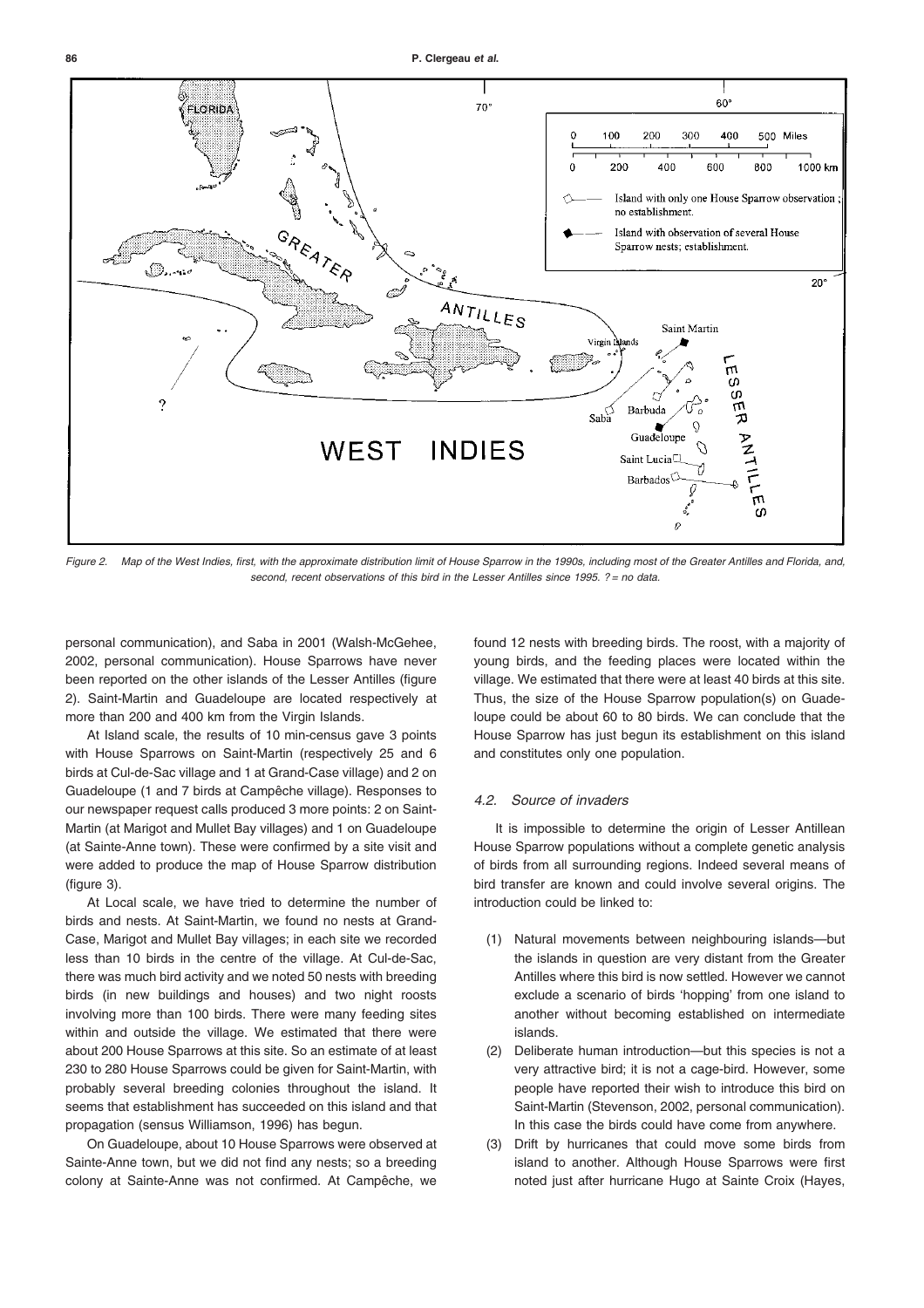

Figure 3. Maps of Saint-Martin (including the Dutch part) and Guadeloupe with census grids and effective House Sparrow observations (black points).

2002, personal communication), this process seems doubtful for Guadeloupe that is located well to the south of the already colonized islands, whereas hurricanes move generally from South-East to North-West.

(4) Transport by ship between islands or between the USA and the West Indies. Both cereal transporters and cruise liners can provide sufficient feeding for several days and so allow survival from existing sparrow sources. A House Sparrow is easily able to travel with the help of feeders on cruise ships (Keith, 2002, personal communication). This appears to be a likely origin of introduction for this bird.

#### 4.3. Actors involved

The aforementioned biological-data assessment was conducted by naturalists and scientists at three scales. These different scales corresponded to different levels of ecological organization. The same sharing between several levels is needed in collective decision-making by other actors (figure 1A).

For the House Sparrow problem, each administrative or human competence level could be defined at locality level, island level (or French West Indian level) and Lesser Antilles level (or at a wider scale!) (figure 1B). The experts are previously described and range from local naturalists to international scientists, including regional associations such as the 'Society for the Conservation and Studies of Caribbean Birds' (SCSCB) based on Jamaica. Affected human populations do not exist in the case of the precautionary process. At island level (or French West Indian level), the 'Direction Régionale de l'Environnement' of Guadeloupe (DIREN) represents the local government authority and the 'Office National de la Chasse et de la Faune Sauvage'

(ONCFS) is one of the central government executive organizations. It is clear that effective and sustainable management requires a supplementary level at the Lesser Antillean or West Indian scale (for management decisions and operations at the archipelago level), by local and central government authorities and organizations (figure 1B). This regional level seemed to be lacking up to now and was not considered during this decisionmaking process. The recent 'Centre d'Activité Régionale pour la Caraïbe' (UNEP of United Nations Organization) based on Guadeloupe could be such an organization (Anselme, 2003, personal communication).

#### 4.4. Steps in decision-making

During the workshop, the experts presented preliminary results to DIREN and ONCFS in three steps:

(1) Presentation of the House Sparrow species and potential risks. We explained the main patterns of the biology of the House Sparrow (reproductive rate, habitat, diet, etc.) and its capacity to become a successful colonizer in many temperate, tropical and subtropical habitats where it has been deliberately or accidentally introduced. We underlined its impacts on agriculture (crops, fruit, flowers, etc.), on cattle feed lots, harmful effects on the urban environment, and on other species (competition for nest cavities and food). Although only a few publications have referred to competition with small woodpeckers, swallows or small granivorous birds (Petzold, 1979, Bennett, 1990), this last point appeared important for the DIREN that wanted to follow IUCN guidelines (2000) in the prevention of biodiversity loss.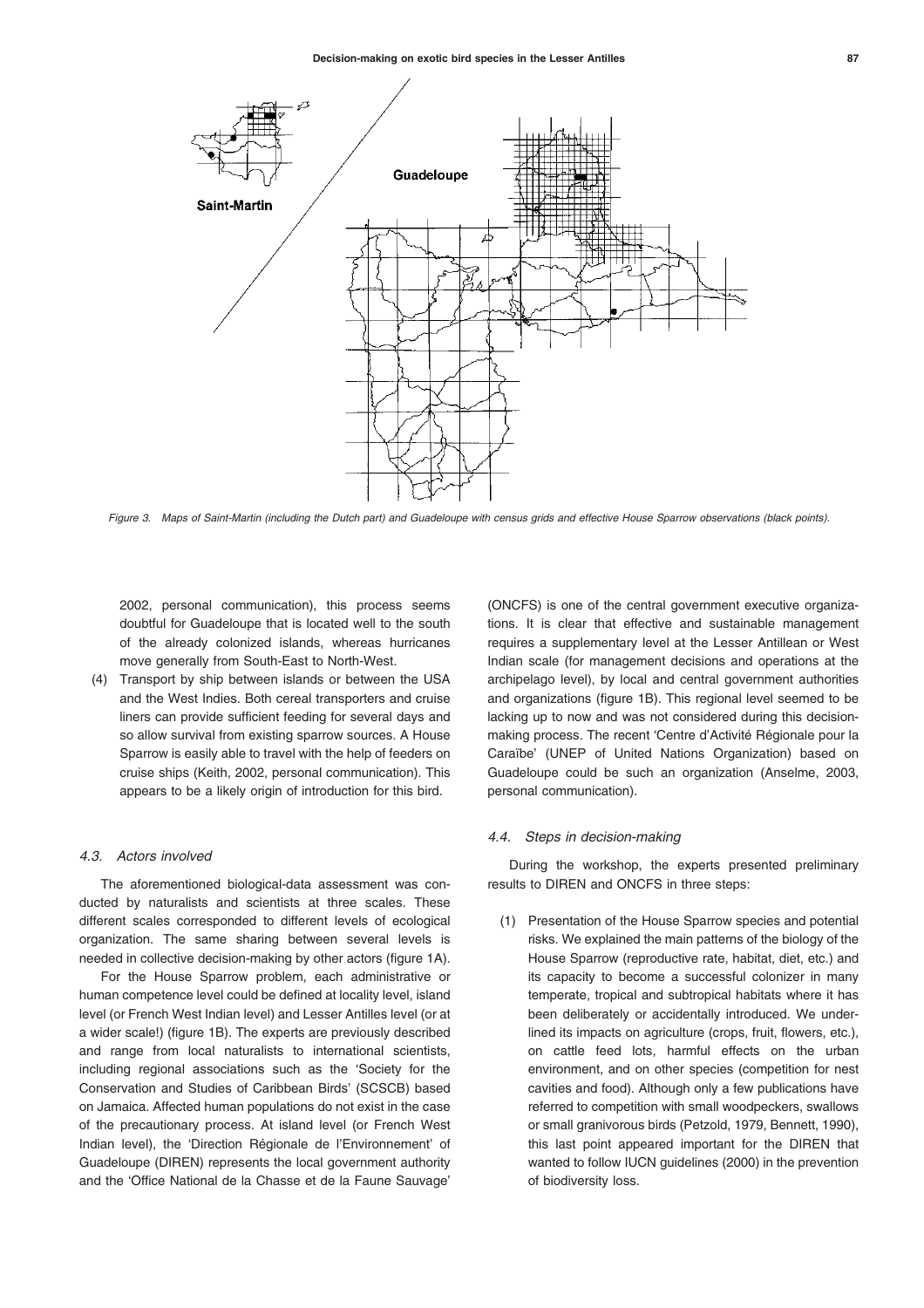- (2) A description of the House Sparrow's distribution range in the West Indies. Although the bird distribution data can be considered incomplete, we presented maps (figures 2 and 3) to explain both the state of the propagation of the bird through the West Indies, and the possible role and international responsibility of Guadeloupe if this island became a source of House Sparrow dispersion for other Lesser Antillean islands.
- (3) Suggestion of possible management strategies: (i) no action on House Sparrow populations, data on effective damage being unavailable; (ii) a rapid attempt to eradicate birds to suppress all future problems, with monitoring to avoid a reinvasion; (iii) some population reductions to limit the invasion. To help in the decisionmaking we presented various methods for catching and killing the birds (traps, nets, shooting, etc.) and the difficulty of directly destroying House Sparrow nests because of their very high locations on houses or electricity poles. Whatever that the authorities choose, we also underlined the need to put into place a program of monitoring House Sparrow dispersion.

The result of the collective negotiation was first to decide to build a House Sparrow monitoring network throughout the French West Indies (conducted both ONCFS officers and ornithological associations) and, second, to eradicate this bird on Guadeloupe where it has just become established (less than 100 birds in only one or two colonies), but not to act on Saint-Martin where the House Sparrow was more settled in several colonies. This difference in decision was also supported by several factors such as the facts that Saint-Martin has little agricultural activity, has urban House Sparrow populations, is closer to House Sparrow sources and is a major cruise liner centre.

### 5. Conclusions

The House Sparrow seems to be continuing its propagation through the West Indies. The establishment of House Sparrow in West Indian islands is more likely to have adverse effects than present any advantage. So, following a precautionary principle, both in terms of biodiversity conservation and the protection of human activities, a decision was quickly made on whether to support the choice of eradication of this alien bird, or not. The decision-making was based on a collective negotiation. To make this strategy more effective, we have recommended applying multiple-scale methodology to the ecological assessment, to the actor system and to the awareness or the action programs. The more integrative levels have to be involved to make the management sustainable.

For example, the West Indies was an obvious regional level of ecological organization for studying House Sparrow distribution. Actors also have to be considered at this same level. In our collective decision-making, government authorities and government executive organizations were lacking at this regional level. The sustainability of French West Indies decisions is dependent on relationships at a much wider geographical scale.

In the same way, awareness programs have to be set up on as many islands as possible to avoid new introductions by local people and tourists. Communications with shipping companies

and tour operators could be a basis for a precautionary program in the West Indies if we assume that House Sparrow could have been transported by ship. However, recent observations in 2003 of small groups of House Sparrows on Désirade and Petite Terre islands (small islands within 10 km from Guadeloupe) have shown that the hypothesis of 'island-hopping' by birds cannot be discounted and support the urgency of management decision.

We agree with recommendations for better communications between scientists and managers (Bouffard and Hanson, 1997) and to clearly involve stakeholders in the decision-making process (Deker and Chase, 1997, Norton et al., 1999); we can add that it is essential for better rapid decision-making. The procedure involving both multi-spatial scale assessment and multi-actor workshop needs to be refined but its prospects are promising. This procedure is currently being tested for another bird, Pycnonotus jocosus, recently introduced on Reunion Island and for an amphibian, Rana catesbeiana, recently introduced in south-west France.

#### Acknowledgments

This study was funded by the 'Direction Régionale de l'Environnement' of Guadeloupe. We are grateful to Marie-Eve Jaffard (AMAZONA association) for assistance in fieldwork, to André Lartiges (Office National de la Chasse et de la Faune Sauvage) for assistance in spatial methodology and to Bob Britton who improved the English.

#### References

- AOU, 1998. The A.O.U. Check-List of North American Birds, 7th edn (Washington, DC: The American Ornithologists' Union).
- BENNET, W. A., 1990. Scale of investigation and the detection of competition: an example from the House Sparrow and House Finch introductions in North America. The American Naturalist, 135, 725 – 747.
- BOUFFARD, S. H. and HANSON, M. A., 1997. Fish in waterfowl marshes: waterfowl managers' perspective. Wildlife Society Bulletin, 25, 146-157.
- BRYANT, P. J., 2002. Exotic Introductions. Chapter 9, in Biodiversity and Conservation, a hypertext book. http://darwin.bio.uci.edu/ $\sim$ sustain/bio65/ lec09/b65lec09.htm
- CLERGEAU, P., 1995. Importance of multiple scale analysis for understanding distribution and for management of an agricultural bird pest. Landscape and Urban Planning, 31, 281 – 289.
- CLERGEAU, P., 1997. Oiseaux à risques en ville et en campagne, vers une gestion intégrée des populations (Paris: INRA ed.).
- CLERGEAU, P. and MANDON-DALGER, I., 2001. Fast colonization of introduced bird: the case of Pycnonotus jocosus on Mascarene Islands. Biotropica, 33, 542 – 546.
- CLERGEAU, P., MANDON-DALGER, I. and GEORGER, S., 2002. Mise en place d'une gestion intégrée d'un oiseau ravageur des cultures à la Réunion. Ingénieries, 30, 71-80.
- CHASE, L. C., SIEMER, W. F. and DECKER, J., 2002. Designing stakeholder involvement strategies to resolve wildlife management controversies. Wildlife Society Bulletin, 30, 937-950.
- CONOVER, M. R., 1997. Wildlife management by metropolitan residents in the United States: practices, perceptions costs, and values. Wildlife Society Bulletin, 25, 306 – 311.
- DAWSON, D. G., 1970. Estimation of grain loss due to Sparrows Passer domesticus in New Zealand. New Zealand Journal of Agricultural Resources, 13, 681 – 688.
- DEKER, D. J. and CHASE, L. C., 1997. Human dimension of living with wildlife: management challenges for the 21st century. Wildlife Society Bulletin, 25, 788 – 795.